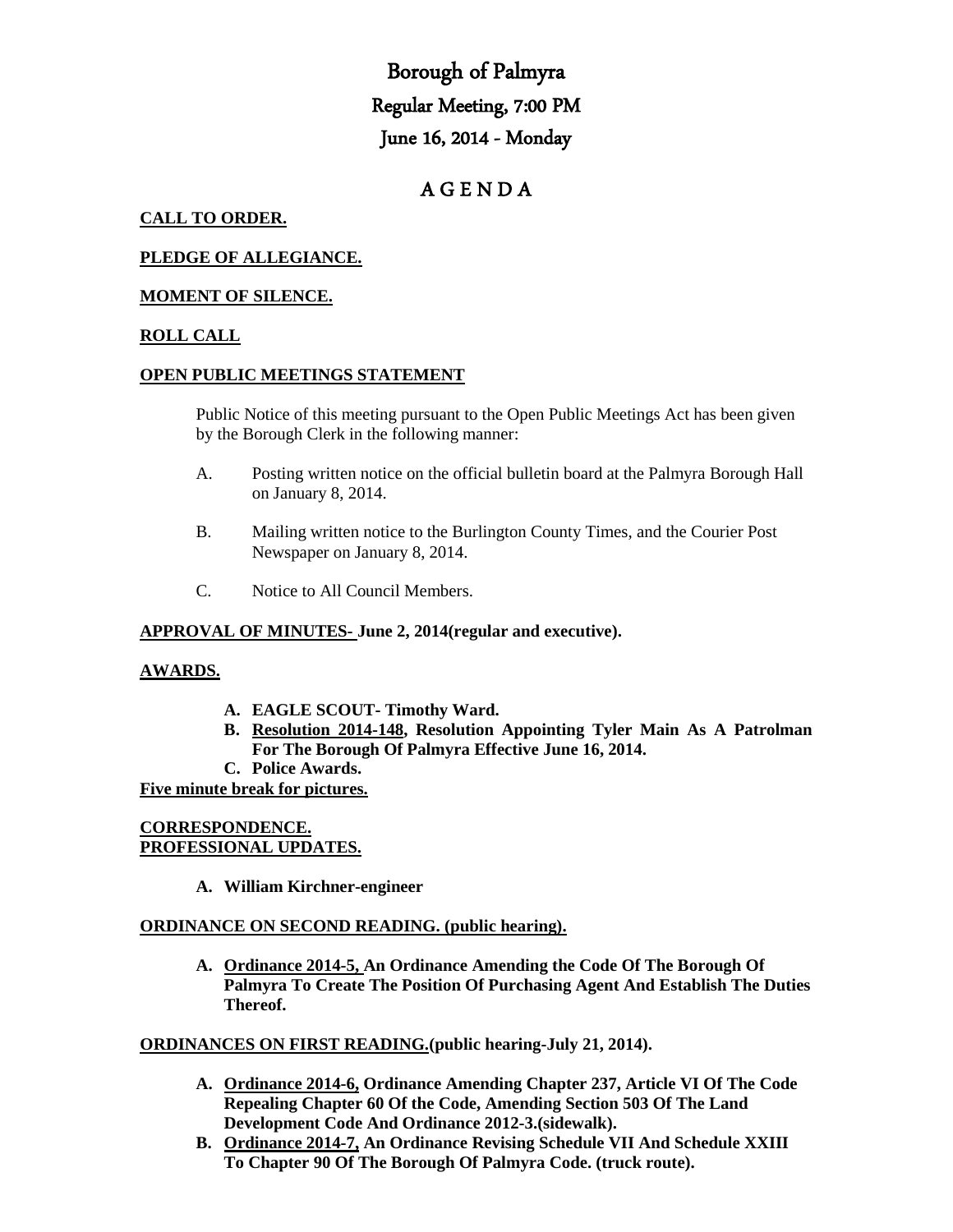- **C. Ordinance 2014-8, An Ordinance Accepting An Easement From The Owner Of Lot 4, Block 28 On The Borough Of Palmyra Tax Map To Provide Additional Land For The Roadway Connecting the Parking Lot At Borough Hall To Cinnaminson Avenue.**
- **D. Ordinance 2014-9, An Ordinance Authorizing The Appropriation In The Amount Of \$15,000.00 From General Capital Fund Surplus for the Acquisition Of Property Block127, Lot 10 And Lot 11 In The Borough Of Palmyra County Of Burlington, State of New Jersey.**
- **E. Ordinance 2014-10, An Ordinance To Mandate Direct Deposit For Municipal Employees By The Borough Of Palmyra Pursuant To C. 52:14-15et.seq.**

**RESOLUTIONS. Consent Agenda- Resolution 2014-132 to Resolution 2014-148 will be enacted as a single motion, if any resolution needs additional discussion it will be removed from the consent agenda and voted on separately.**

- **A. Resolution 2014-132 , Resolution Authorizing The Mayor To Execute Professional Services Agreement With CGP & H, LLC For The 2014 Burlington County Municipal Park Development Grant.**
- **B. Resolution 2014-133, Resolution Authorizing A Grant Application To Burlington County For Municipal Parks And Authorizing The Mayor To Sign Any Required Documents, Agreements For Grant Application.**
- **C. Resolution 2014-134, Resolution Authorizing 2014-2015 Renewal Of Liquor Licenses In The Borough Of Palmyra.**
- **D. Resolution 2014-135 , Resolution Authorizing Change Order #1 In The Amount Of \$693.20And Final Payment To Allied Interior Contractors Inc. In The Amount Of \$4,390.20.**
- **E. Resolution 2014-136 , Resolution Canceling Purchase Order #13-01136 In The Amount Of \$10,877.00 For Allied Interior Contractors Inc.**
- **F. Resolution 2014-137 , Resolution Authorizing The Execution Of A Contract Renewing Membership In The Burlington County Municipal Joint Insurance Fund.**
- **G. Resolution 2014-138, Resolution Increasing Bid Threshold And Appointing Donna Condo As Qualified Purchasing Agent.**
- **H. Resolution 2014-139 , Resolution For Policy For The Payment Of Property Damage Claims**
- **I. Resolution 2014-140, Resolution Awarding Holmatro CORE Rescue System For The Firetruck To ESI Equipment In The Amount Of \$19,525.00.**
- **J. Resolution 2014-141 , Resolution Awarding A Contract For The Purchase Of A 2015 Ford Interceptor Utility Pursuant To New Jersey State Approved Contract In The Amount Of \$34,218.16.**
- **K. Resolution 2014-142, Resolution Authorizing Change Order #1 For Charles Marandion LLC For Charles Street Improvements In The Amount Of \$21,250.00.**
- **L. Resolution 2014-143, Resolution Awarding Contract To Thor Construction For Ethel B. Hardy Park And Legion Field Improvements In The Amount Of \$162,740.00.**
- **M. Resolution 2014-144, Resolution Amending Resolution 2014-120 Awarding Environmental Resolutions To Prepare Specifications And Bidding Services For Borough Hall Door Project Indicating No Substitutions Will Be Permitted For The Door Security Key Fob System Component Of The Project.**
- **N. Resolution 2014-145, Resolution Awarding Engineering Services To Environmental Resolutions For Specifications And Bidding Services For Single Axle Dump Truck In An Amount Not To Exceed \$5,000.00.**
- **O. Resolution 2014-146, Resolution Awarding A Contract To RTW Construction Inc. For The Sewer Budget-funded Riverfront Drive Outfall Stabilization Project Improvements In The Amount Of \$14,187.00.**